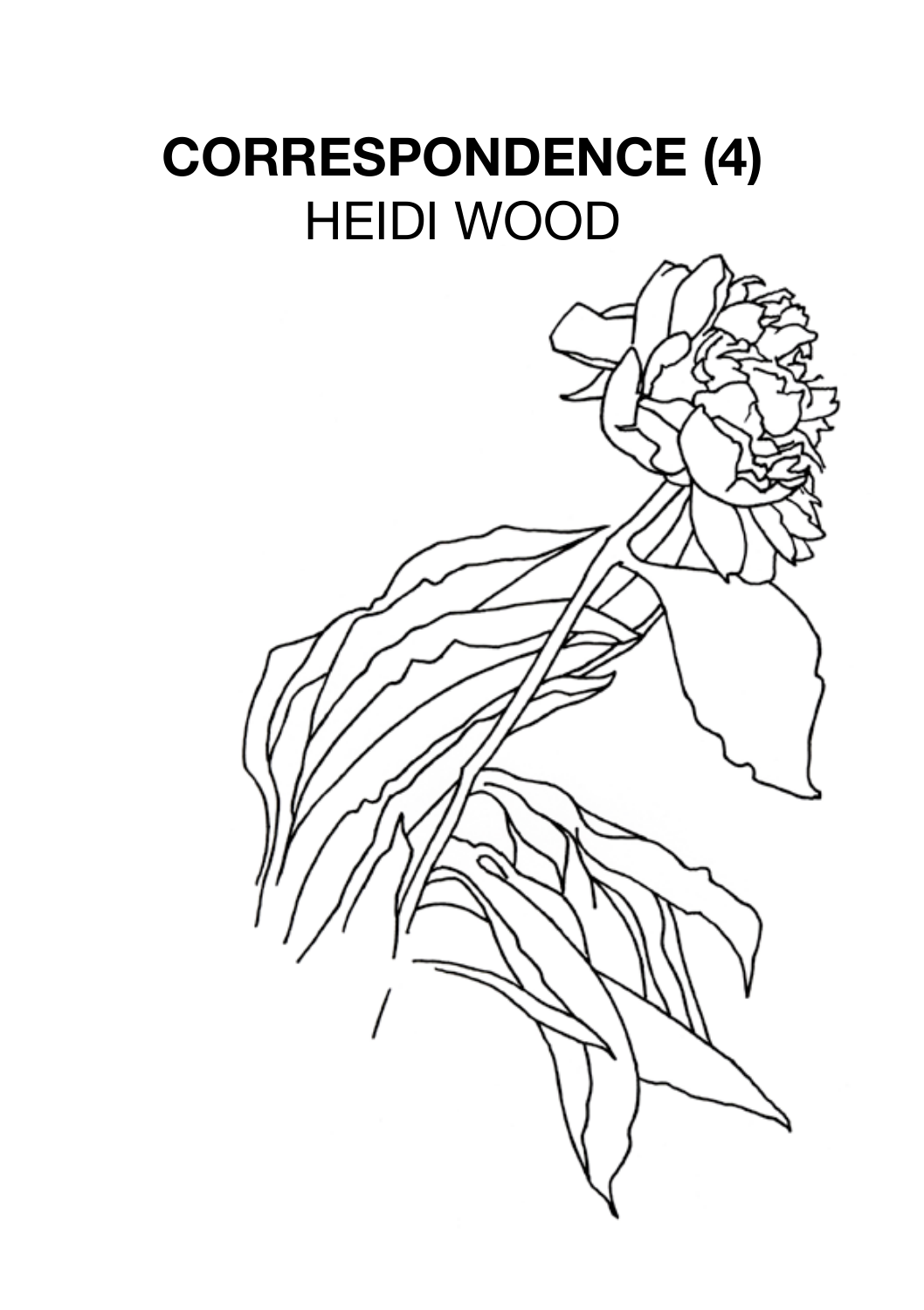

I began a note to you and it disappeared when I next looked up.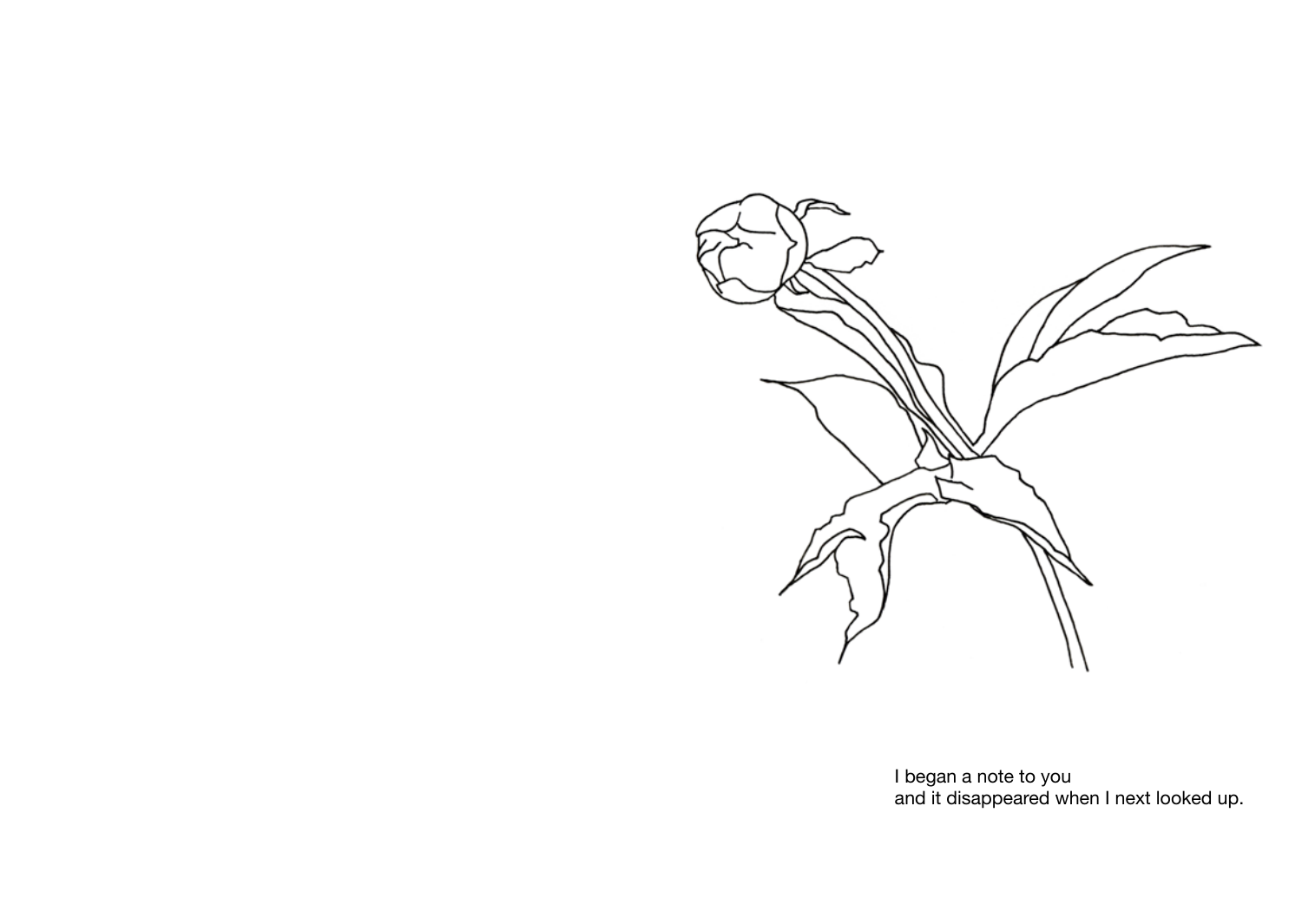As I was saying...

It's a year since our darling Baby Bear left us for the large paddock in the sky... She was blind and hard of hearing, and a bit vague in her mind.

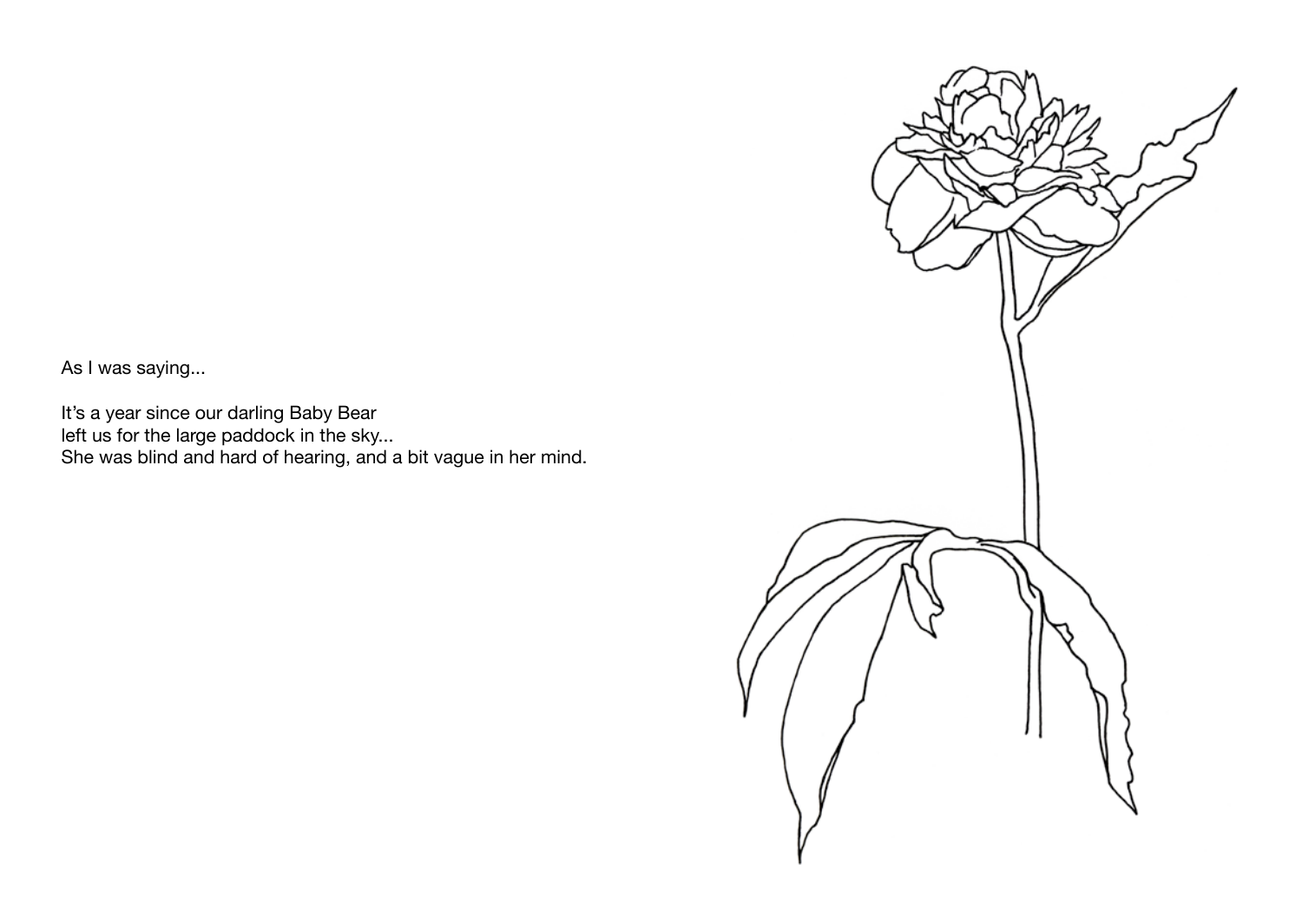

It's still very very sad not to have her waiting for us when we come home from shopping, etc., but there you are.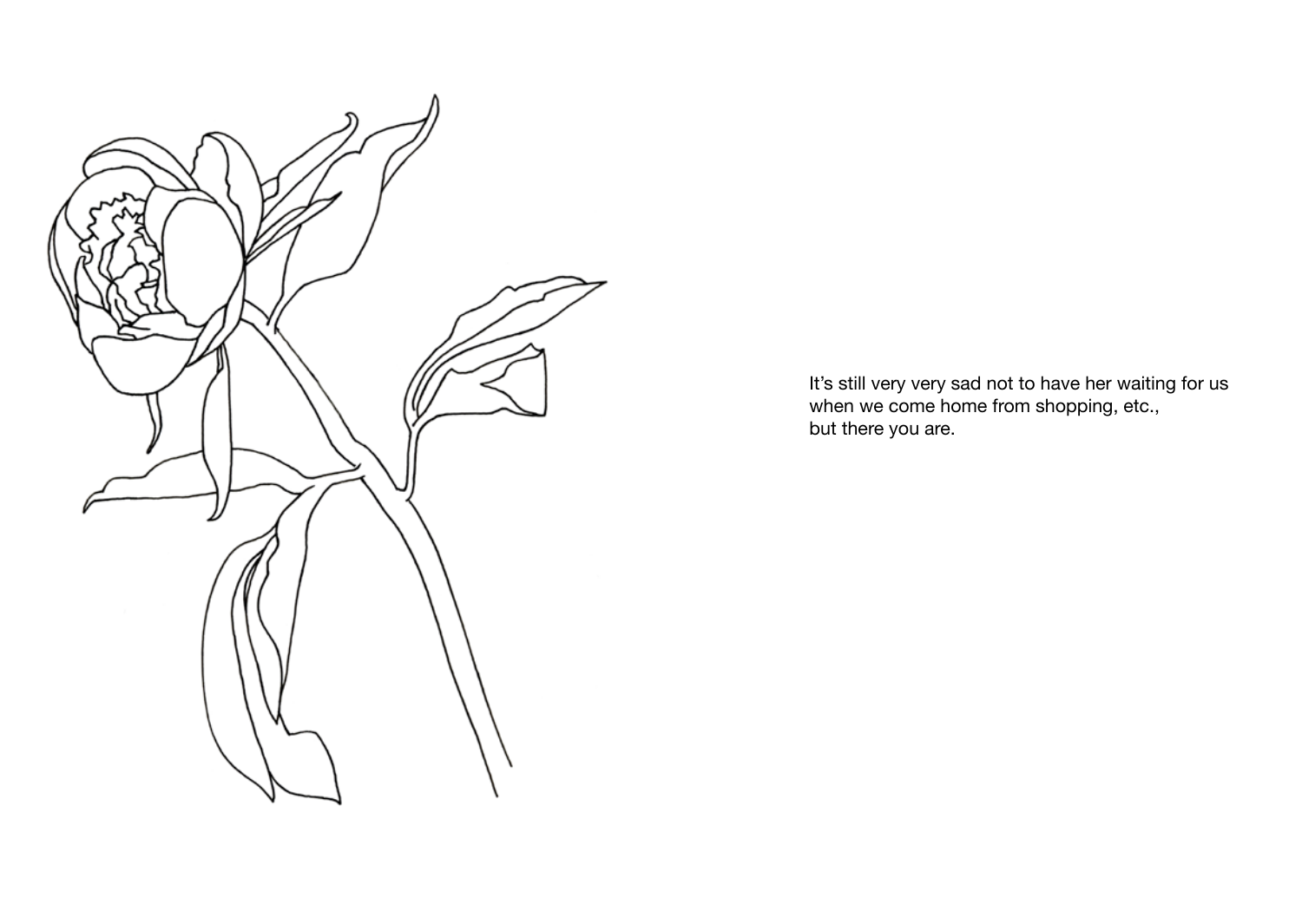Nigel has passed away too. Another of Dad's golf chums.

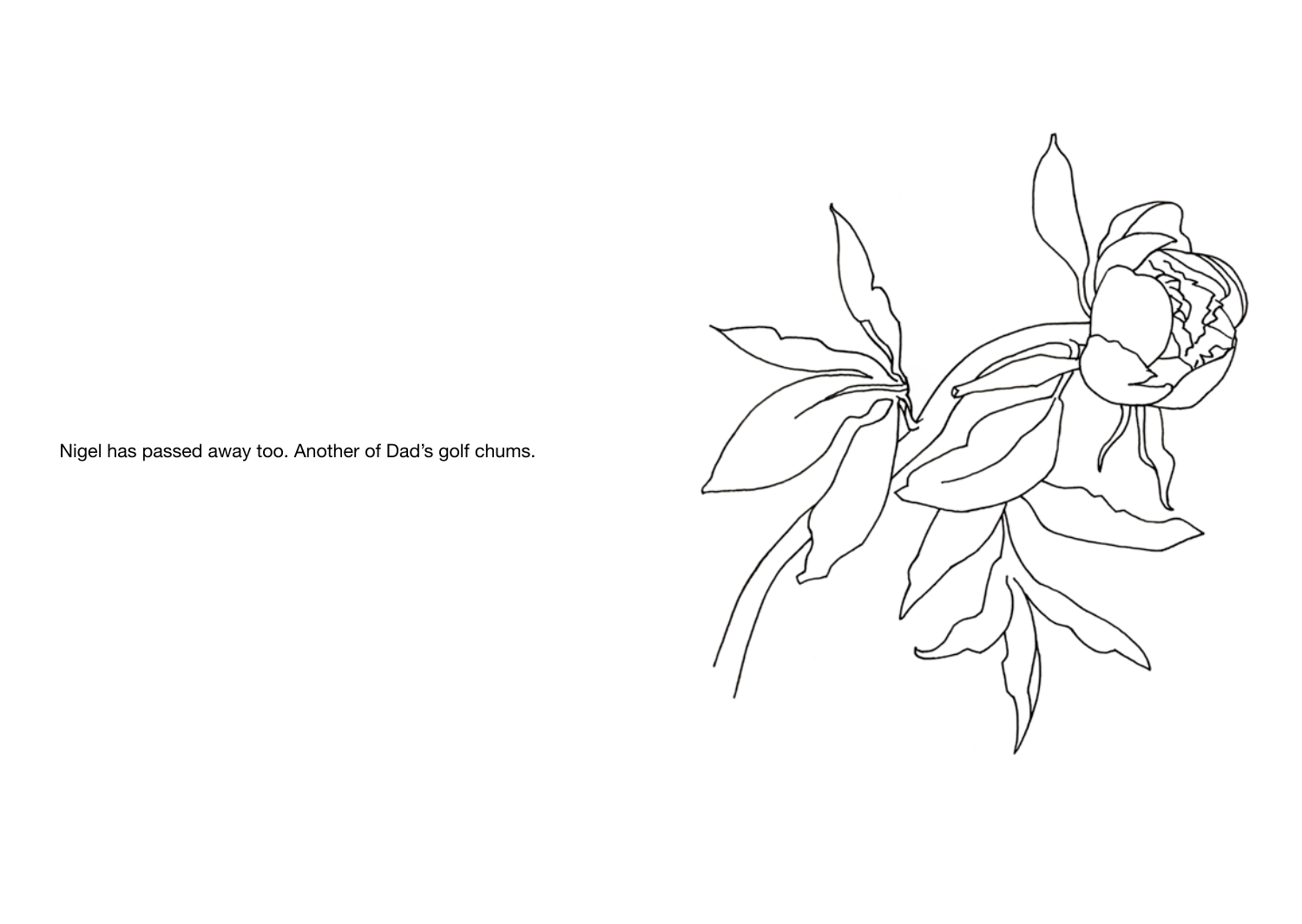

Of course Nigel didn't take part in a great many things, like paying bills, and shopping, but whenever we were with him, on holiday, he would make a bee line for the \$2.00 shop. And never came out without a few gadgets like croaking frogs, which would croak each time someone came to the back door. They would be sitting on a flowerpot, or a rock nearby.

Quite peculiar, really.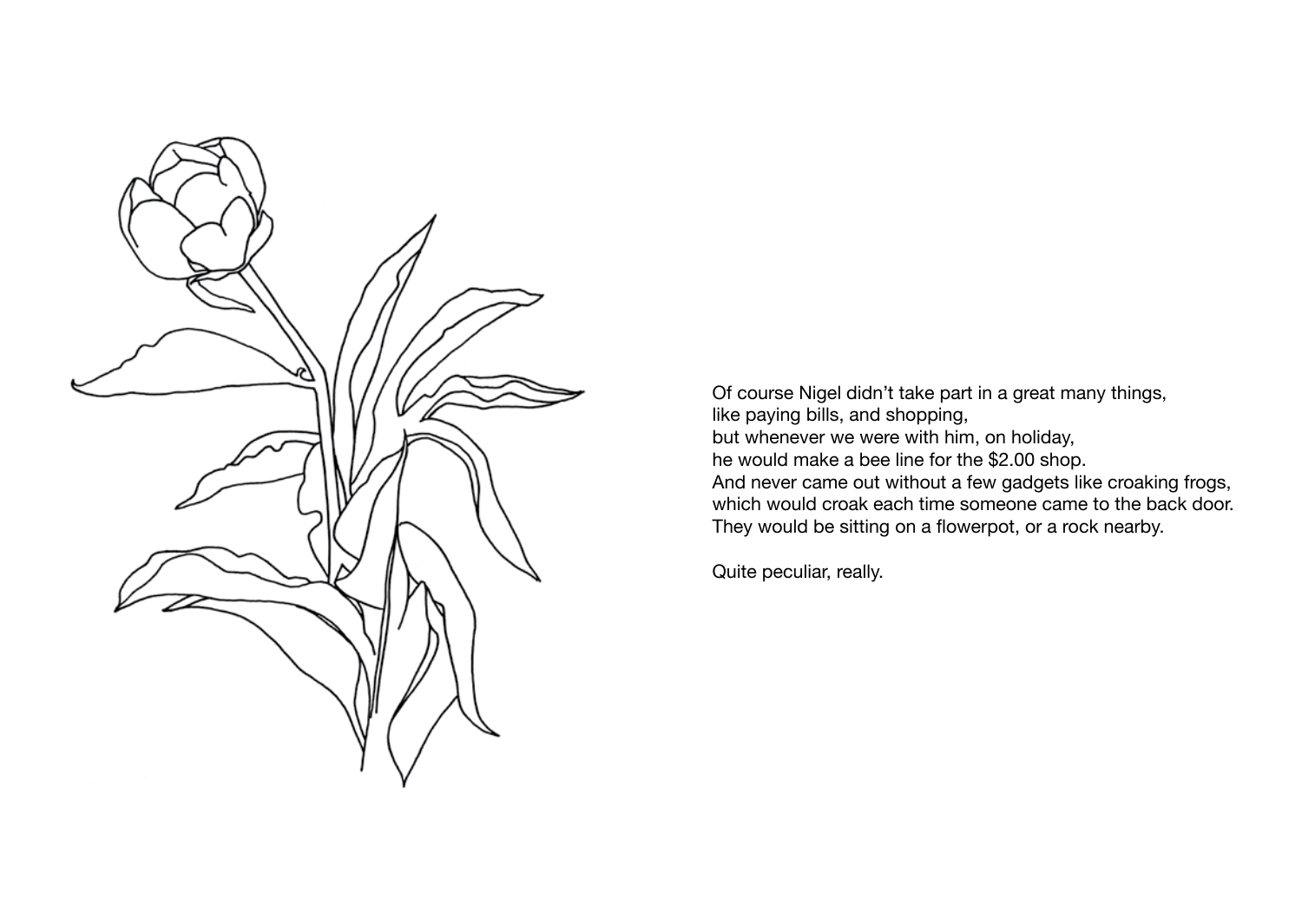Well, now to talk about something to do with age, etc., but on a brighter note.

Dad has been on Product B for a month,

and for the last few days (he still has the cold/cough) he has been able to sleep practically through the night, without scratching on the whole,

and staying asleep instead of tossing and turning.

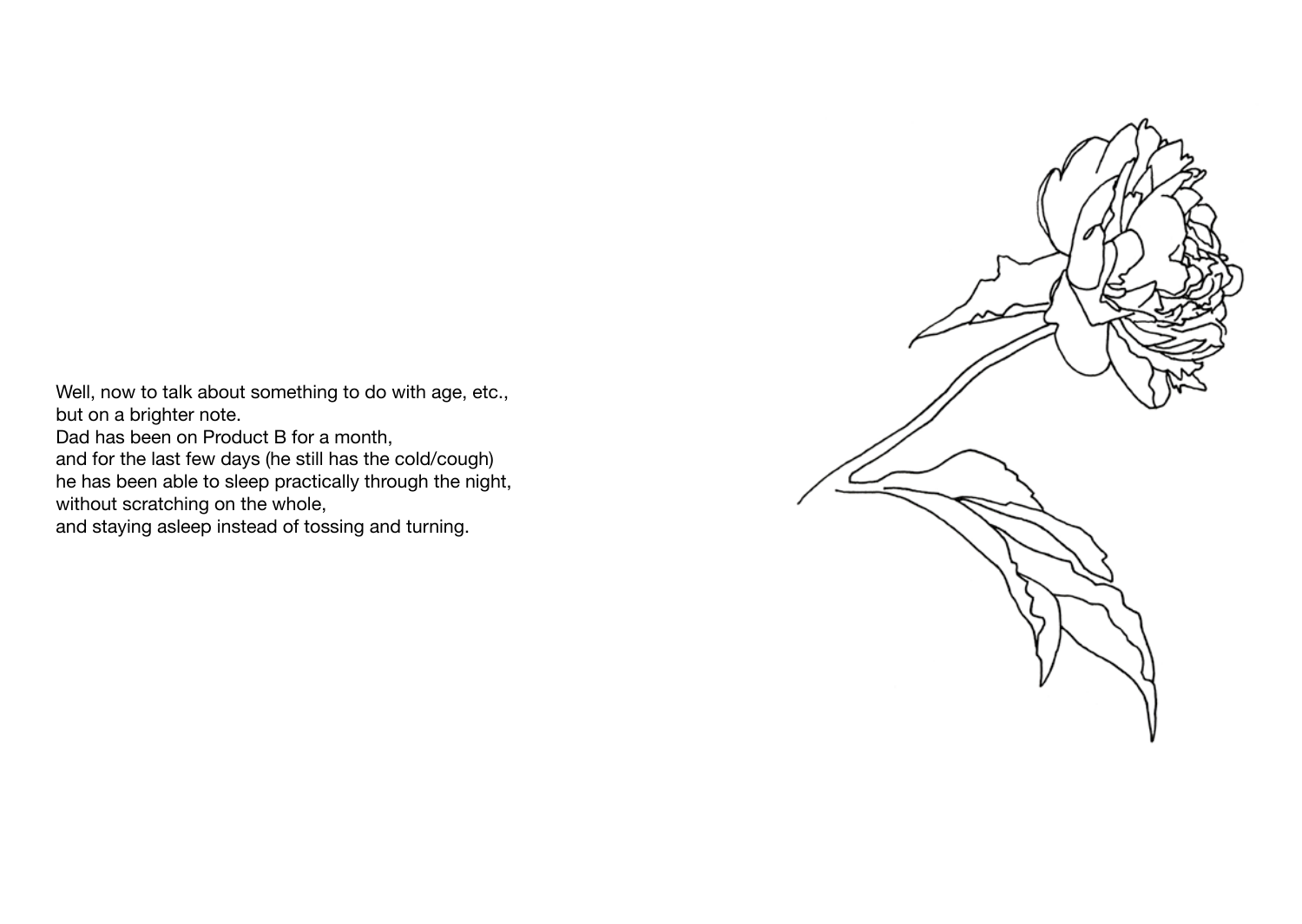

I began my course three days ago, so this is day four for me. I am hoping for improvement in a couple of areas, Hearing, memory, and sleeping. Then there's a long list of other things, like my painful hip.

It's hard to sleep in the position for long, as a rule. And the poor old brain isn't working too well.

You-know-who says I've been talking in riddles... But I haven't.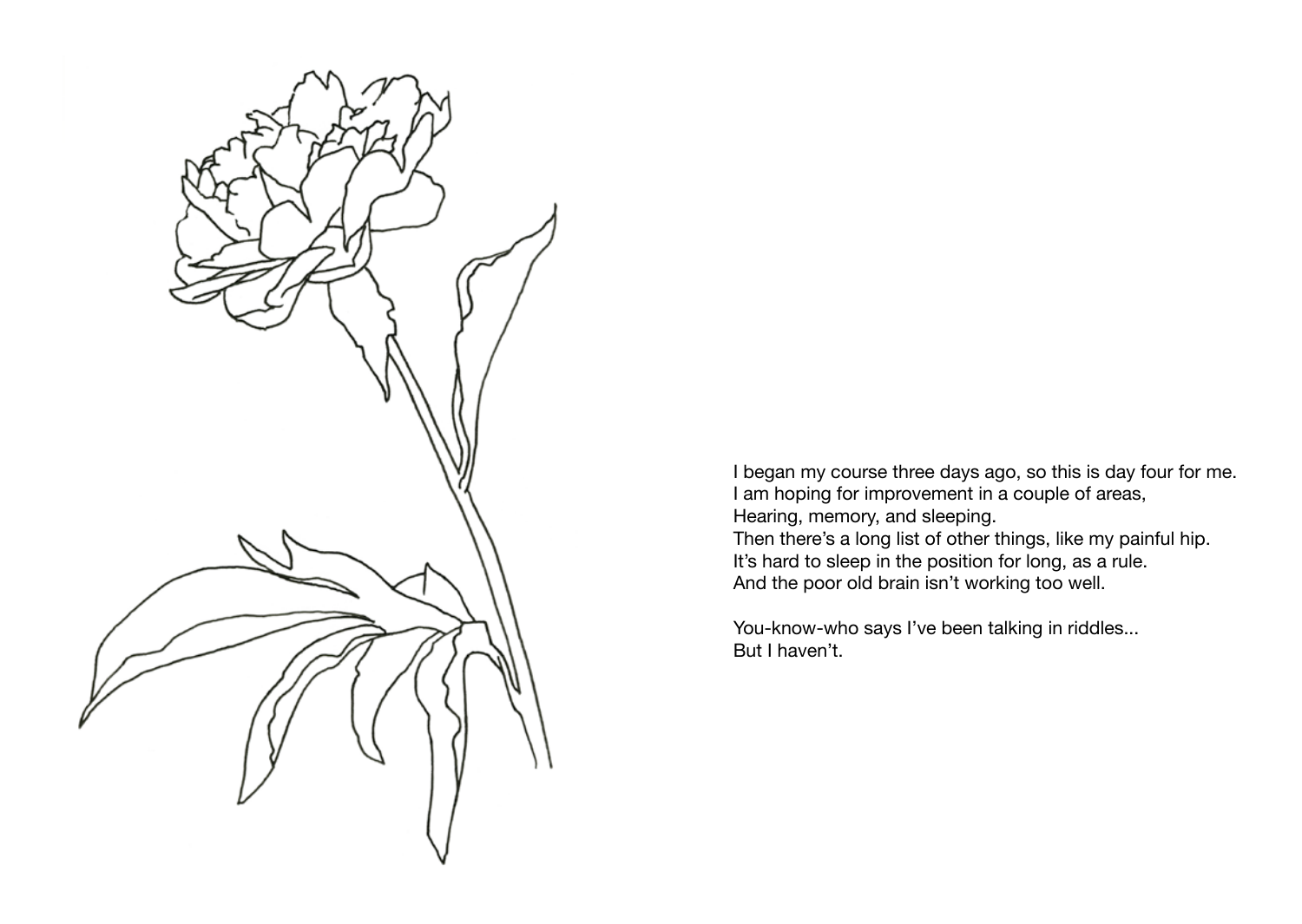

I suppose you heard about the airliner which disappeared when it turned left instead of going to China. They think they may eventually find it, but it will take a couple of years searching the ocean depths. Well, Peter and wife Feather McPherson, flew Home that night from K.L. That very night!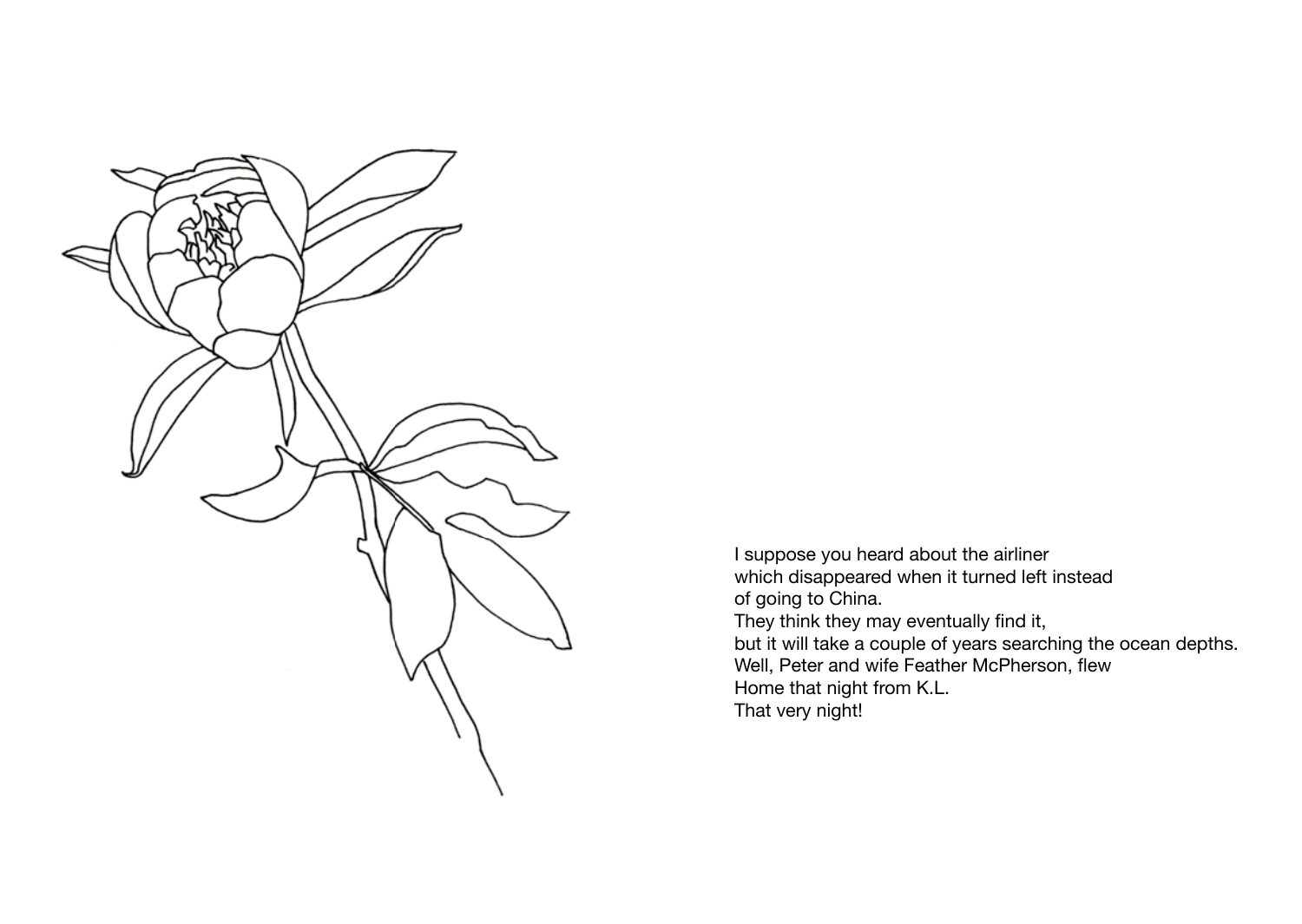

And I expect I told you that Betty Mills, Roy Slim and Raymond Fried all died in the last two years. So we've lost all that contact. We have to make each day special. Think about you often and wonder what you are doing.

I must end this now, and jump under the shower, and then peg out Mandy's pink sheets to dry. Hope the weather is nice where you are.

Keep warm, dear.